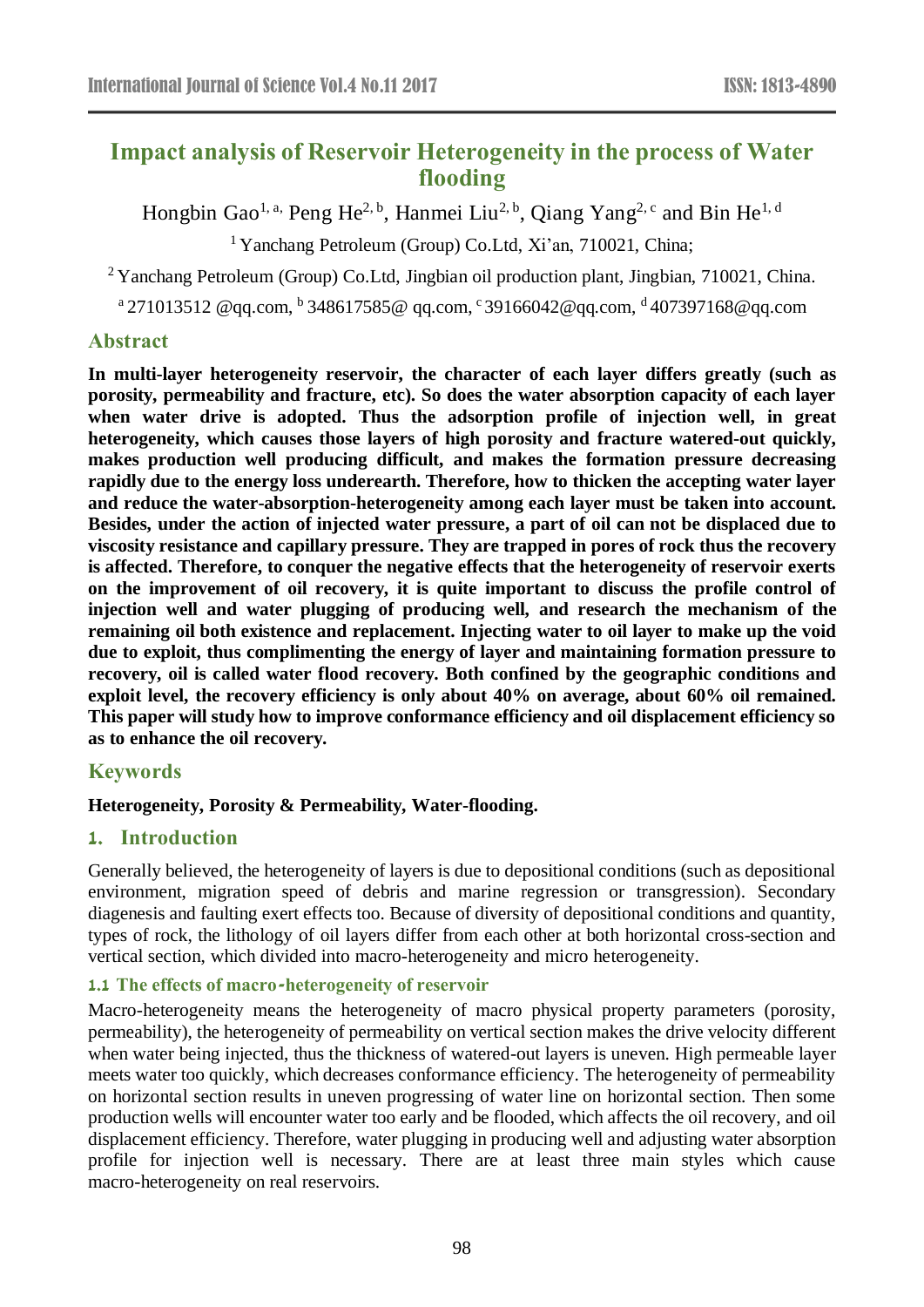Layering means the oil layers separated by those non-permeable layers and the changability of permeable on single oil layer profile and the heterogeneity of layer's characters along trend. These kinds of heterogeneity of oil bearing layer cause the uneven flow of fluid and affect recovery by reducing sweeping region of displacement agent. Generally, all those non-permeable layers make oil driving and production conditions worse, because they are obstructions to prevent oil flowing into well from all directions.

The differentiation of permeability, which means the characterized ability of layers that allow liquid or gas flow through, is the most important trait that control oil recovery efficiency. In vertical rock layers, permeability is the result of distribution of pores of different size. Such distribution results from the density of deposit, compaction, size grade and cementing etc. In carbonatite layers, the secondary dissolution and migration, recrystelliziment and dolomitisation also effect permeability. These factors change both with time and position during the course of oil-bearing layer formed. Because the change scale of permeability differs, the fluid flowing degree of freedom is confined. And those of course have something to do with the heterogeneity of fluid itself and the producing condition of well. Therefore, in heterogeneity layers with irregularly distributed permeability fluid can not move from bottom of layer to the top or from well to another well without confinement.

#### **1.2 The effects of micro- heterogeneity**

The permeability of real oil layer of rock relays on size grade, packing density and cementation type. The more the size grade of rock grain differs, the more the effective cross-section and surface trait varies, thus the micro- heterogeneity of pore space forms.

The pores in rocks can fall into capillary pores and sub-capillary pores. The radius of the former is bigger than 0.001 mm, and the latter's less than 0.001mm. Fluids show active only in capillary pores. And in sub-capillary pore fluids remain inactive due to the interacting molecular force between solids and liquids. If capillary pores have sub-capillary pore around, and without successive lanes, fluids can not move in capillary pores either.

The specific surface area of pore medium is one of the most important features for reservoir. For a reservoir with high permeability and porosity reservoir the specific surface area is no more than 500-1000 cm2/cm3, but as to silt-stone and low permeability carbonate, it may reach as high as 1000-3000 cm2/cm3. The trait is meaningful to improve oil recovery by physical-chemical method. Because any kind of chemical solution will interact with the surface of rock if remained in layers long enough for a time, a series of reaction will take place such as adsorption of chemical solution, damage of molecular exchangement between solution and rock, dissolution of salt etc.

One of the most important and basic characters of micro-constructure of oil layers' pore medium is surface wettability. What kind of wettability the pore medium has can determine the character of the course of water drilling oil, the distribution of remaining oil underground and the main measures taken to reduce remaining oil.

Almost all the oil and gas layers are formed in water medium (sediment deposit and cement). Besides, they have already contained water before reservoir comes into being. So they are water-wettable. In water-contained layer which under the function of gravity, reservoir can only be formed by the force of capillary pressure. With the effects of effective components (asphalt), oil drives water away from the surface of pores, and then this part of rock show lyophobic. We can drew the conclusion that the oil and gas layers have a mixed wettability (partly hydrohobic and partly lyophobic) or show a midterm state of wettability.

As above mentioned, the micro- heterogeneity of pore medium is a very important factor to decide to what extent can water or other solutions drive oil out.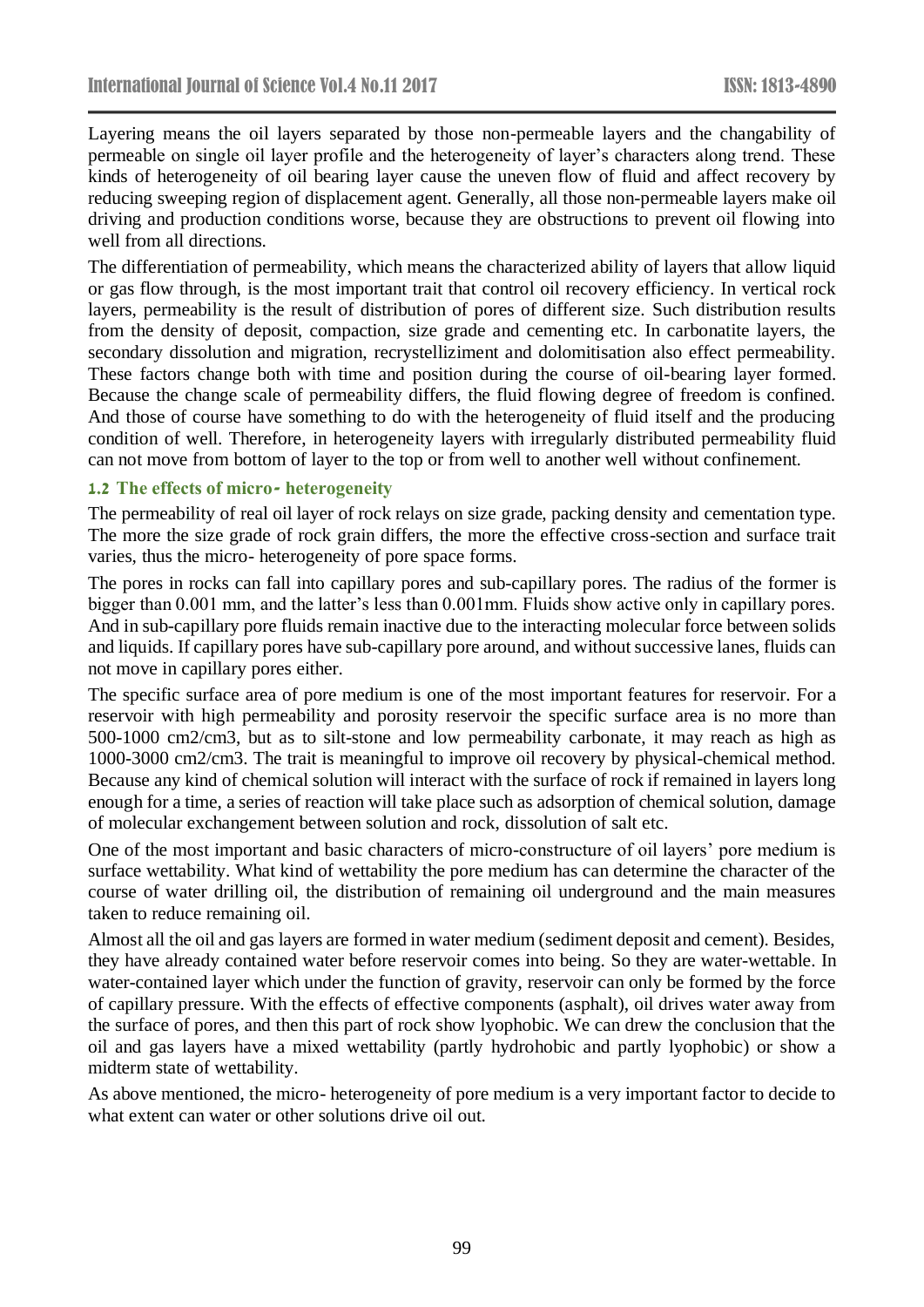### **2. The effect of oil viscosity**

The viscosity of oil underground is a major parameter to determine the flowability or mobility of oil. The force or energy consumed by oil which flows from layer to well is in direct proportional to oil's viscosity, and the percolation velocity is in inverse proportional to it, if other conditions are the same. The reservoir is difficulty to be recovered if its viscosity is larger than 50mP·s. Oil of different layers or reservoir from profile of a same oil field may be obviously distinguished. Viscosity of oil of a same reservoir may not be the same, either saying increasing from top to bottom or from one place to another. But generally no. In ordinary case, μO>μW.

$$
M = \lambda_w / \lambda_0 = K_w \mu_0 / K_0 \mu_w
$$
 (1)

Where: KW--- effective permeability of water phase under remained oil's degree of saturation

KO--- effective permeability of oil phase under irreduable water's degree of saturation

μO,μW--- viscosity of oil and water

M--- mobility ratio

There, when  $M > 1.0$ , oil is more mobile than water.

### **3. Way and mechanism of formation of remaining oil after water driving**

Remaining oil includes two parts. Most of them are due to the failed driving of water, which indicate the whole layer is not exploited enough. This part of oil accounts for 60%-65%, the reason of which is serious macro- heterogeneity of the production layer. The other part is the oil in sweep area but had not been driven out. This part account for 35%-40%, which mainly result from micro- heterogeneity of watered-out layers, unstable percolation and some kinds of physical, physical-chemical factors.

The remaining oil due to the failure of totally sweeping of water is specific indications of macro-heterogeneity of reservoir. The antisotropism of permeability causes the front-line water and oil unevenly propelled. Once the flowing lane between injection well and production well is opened, almost all the water injected will flow into production well through this lane. The sweep area is difficult to be improved, and thus a great deal of oil is remained.

The formation of remaining oil in water swept area is mainly affected by the micro-heterogeneity of rock and wettability of rock surface and some other factors.

#### **3.1 Separated capillary pore and single direction flowing liquid**

From the permeability formula of capillary pore, we know that the flowing velocity V of single direction flowing fluid in capillary pore can be expressed as follow.

$$
V = r2 \Delta P / 8 \mu l \tag{2}
$$

The flow velocity V is mainly determined by the radius of pore and the viscosity μof the fluid. Under the pressure sink  $\Delta P$ , percolation mainly happens in bigger pores. That is why there are more remaining oil in smaller pores.

#### **3.2 Separated capillary pore, diphasic flow**

If there are two kinds of liquids with viscosity  $\mu$ 1 and  $\mu$ 2 respectively in capillary pore whose radius is r, one of them can wet the surface of pore. The capillary force that shows the bend fluid level between the two phases is Pc. If the pressure exerted outside pore whose length is P1-P2, then the velocity of the boundary of the two phases is changeable. It relays on viscosity sink of two faces, radius r of the pore, time t of displacement, length Lc by which the boundary passes and pore's length L. That is as follows.

The movement of diphase flow in capillary is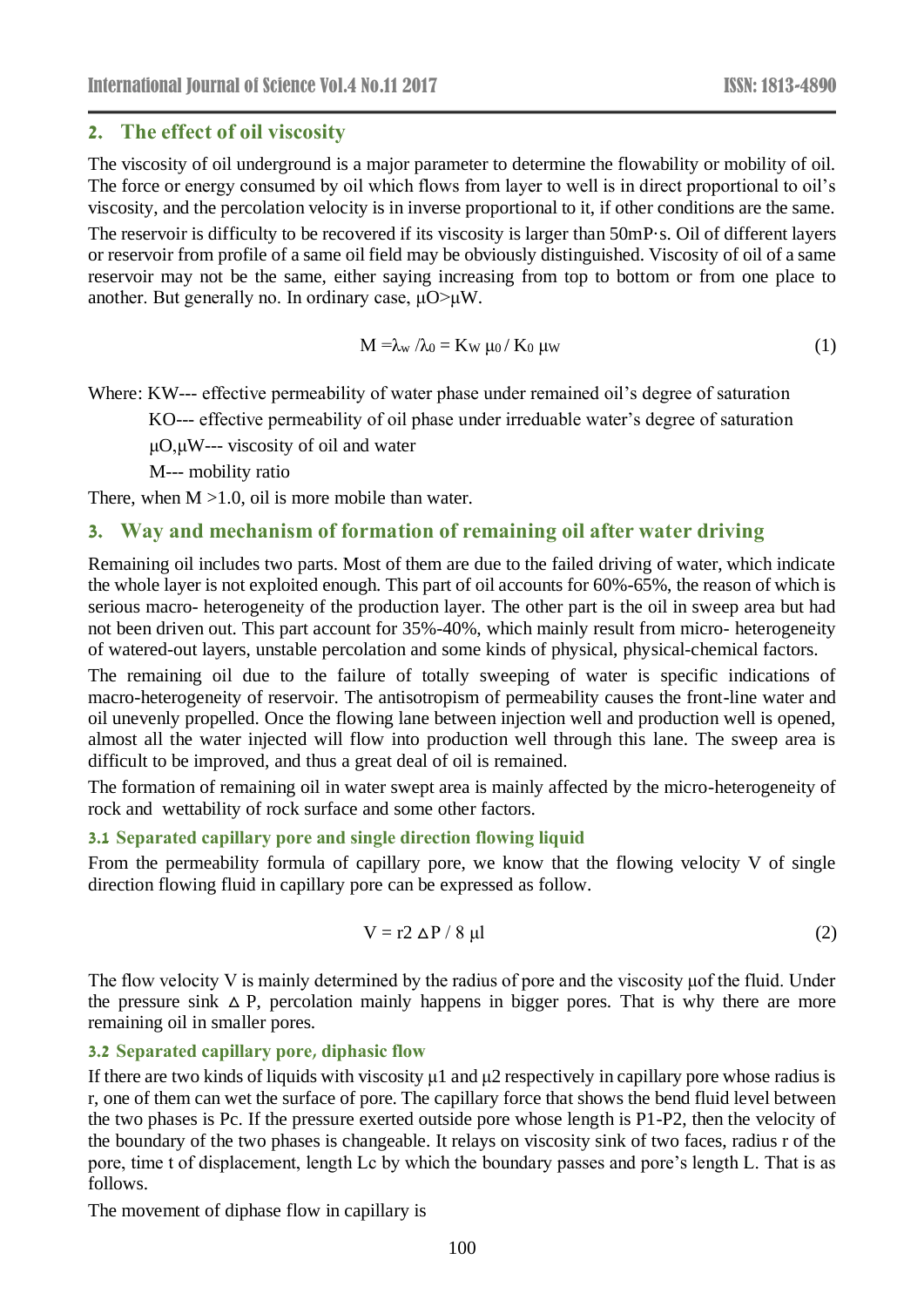$$
v = \frac{r^2 (p_1 - p_2 + p_c)}{8 \sqrt{(\mu_2 L)^2 - (\mu_2 - \mu_1) [\frac{r^2 t}{4} (p_1 - p_2 + p_c) + 2 \mu_1 L L_t - L_t^2 (\mu_2 - \mu_1)]}}
$$
(3)

Simulation of pore throat radius is

$$
r = 0.5\sqrt{\frac{K}{\Phi}}\tag{4}
$$

Where: K--- permeability of natural cores;  $\Phi$ --- Porosity of natural cores

comparably complex when capillary force of bend boundary and viscosity sink exists. This is because ①The flowing velocities are different if the radius of pores are different. ②The flowing velocity is not fixed in the pores of same radius. It relies on viscosity sink, μO>μW. The flowing velocity keeps increasing when water drives oil. That is why fingering happens in capillary with different radius. Since the capillary force varies with the pore's radius, the uneven micro-fingering is more complex, which will affect recovery.

#### **3.3 The example analysis**

To Select 6 groups different permeability natural cores from some low permeable resevior.The number and physical property of these cores are shown in table 1. Using equation 3 to calculate the single capillary water flooding phase interface speed ( Table 1).

| Sample<br>number | Pore throat<br>radius ( $\mu m$ ) | Length<br>$\rm (cm)$ | Viscosity<br>difference(mPa.s) | Pressure<br>difference(MPa) | Boundary<br>velocity $\langle$ cm/s $\rangle$ |
|------------------|-----------------------------------|----------------------|--------------------------------|-----------------------------|-----------------------------------------------|
| $X-11$           | 1.5                               | 4.5                  | 4.40                           | 2.93                        | 0.00332                                       |
| X-12             | 2.2                               | 4.5                  | 4.40                           | 2.40                        | 0.00586                                       |
| $X-13$           | 3.1                               | 4.5                  | 4.40                           | 2.35                        | 0.0114                                        |
| X-14             | 4.3                               | 4.5                  | 4.40                           | 2.43                        | 0.0226                                        |
| X-15             | 5.4                               | 4.5                  | 4.40                           | 2.45                        | 0.0360                                        |
| X-16             | 10.0                              | 4.5                  | 4.40                           | 1.95                        | 0.0984                                        |

Table 1. The boundary velocity of capillary with different radius



Figure 1. The boundary velocity of capillary with different radius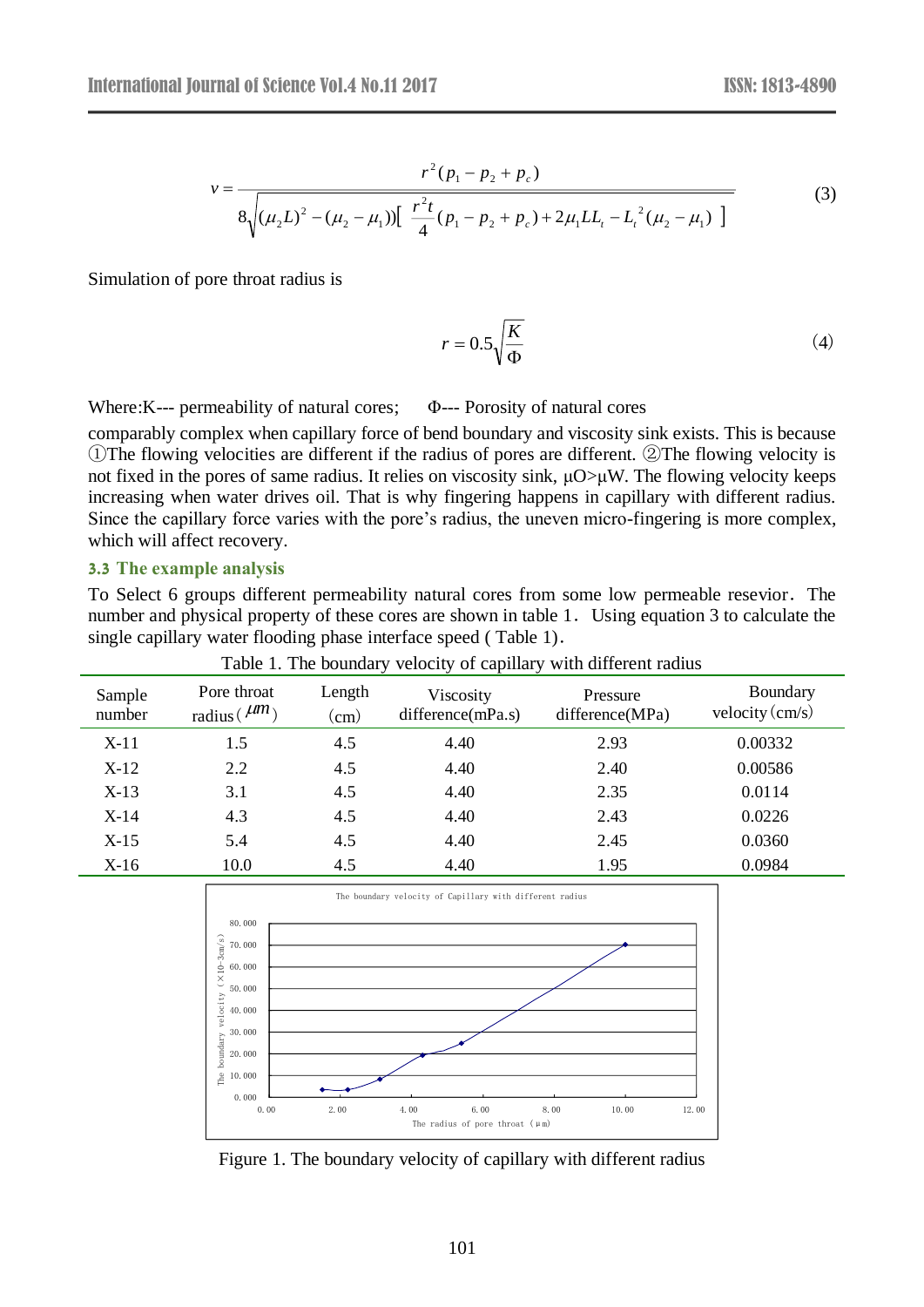From table 1 and figure 1, it can be drawn that the oil-water interface velocity changes greatly with the pore throat radius increasing. Especially when the two capillary radius is nearly 7 times, then the flow rate may differ by nearly 30 times.

|                  |                                  |                      | Table 2. The boundary velocity of different viscosity difference |                             |                                               |
|------------------|----------------------------------|----------------------|------------------------------------------------------------------|-----------------------------|-----------------------------------------------|
| Sample<br>number | Pore throat<br>radius ( $\mu$ m) | Length<br>$\rm (cm)$ | Viscosity<br>difference(mPa.s)                                   | Pressure<br>difference(MPa) | Boundary<br>velocity $\langle$ cm/s $\rangle$ |
| $X-11$           |                                  | 4.5                  | 4.40                                                             | 2.93                        | 0.00332                                       |
| X-11             |                                  | 4.5                  | 3.90                                                             | 2.93                        | 0.00174                                       |

Oil water viscosity difference on the interface velocity impact is significant ( Table 2).

From table 2, it can be drawn that interface velocity decreases nearly doubled with reduced viscosity difference 0.50mPa.s in the pressure difference between the ends of a certain.

To sum up, influence of capillary fingering velocity is the most important factor of pore throat radius and phase viscosity difference. So heterogeneous reservoirs in water flooding development should pay special attention to the water injection well plugging and appropriately increase the viscosity of water injection in order to minimize the reservoir heterogeneity and increase the injection water displacement efficiency.

#### **3.4 The flow of mixed fluids in capillary pores**

In a pore of same radius, if the radius of oil drop is close to that of the pore, the flow velocity decreases a lot. Since the surface of the pore has a absorption layer of abnormal viscosity, the plugging effect of scattered oil (or air bubble) remain oil easily which can not be ignored.

From above, we know that micro-percolation mechanism is the main reason that there remains oil after water driving. Consider the effects of wettiability remaining oil as follows.

If the solid phase is hydrophilic, behind the front of displacement, oil is drived from small pores to big ones under the capillary force by water to keep energy balance and minimize the free energy. There in micro-scale happens anti-percolation effect. That is to say, water occupies small pore (threat), while oil move to big pore and is trapped in water as scattered pearls. if partially water-lyophobic, oil exists as film on the surface of big pore where lyophobic oil film and oil pearls from small pores connected as one. In water-lyophobic reservoir, when water is injected, invisive and inredusible water mixed-up and stay in bigger pores, while the remaining oil discribute in smaller pores and cover the surface of pores as film.

### **4. Procedures and characters of remaining oil starting, scattering and migrating.**

From the analysis above, we know the main way to produce remaining oil in non-water swept area is to enlarge water sweep area and improve the efficiency of water injection. while for the remained oil in water-outed area, we should start from its distribution trait to research the trait and regularity of starting, scatteration, migration and exploitage of remaining oil. The remaining oil mainly distribute in the following manner. Small pores of disadventaged percolation; big pores as oil pearls; pore's surface as film. These traits are due to micro- heterogeneity of reservoir, capillary force and surface wettiability. Follows are analysis of some classic cases.

### **4.1 Oil drops remained in big pores**

To displace oil from changeable-section lane with water, capillary forces must be conquered.

$$
Pc = 2 \sigma (1/R2 - 1/R1)
$$
 (5)

where: Pc--- capillary force; σ--- interfacial tension; R1, R2 --- radius of oil drops

When water drives oil, the interfacial tension  $\sigma$  between two phases is as follows. Therefore, to make oil drops flow, σmust be reduced, and Pc tends to zero, smaller than hydrodynamic pressure sink  $\triangle$  P/L. The shape of oil drops can be changed in any way, thus they can flow through pores and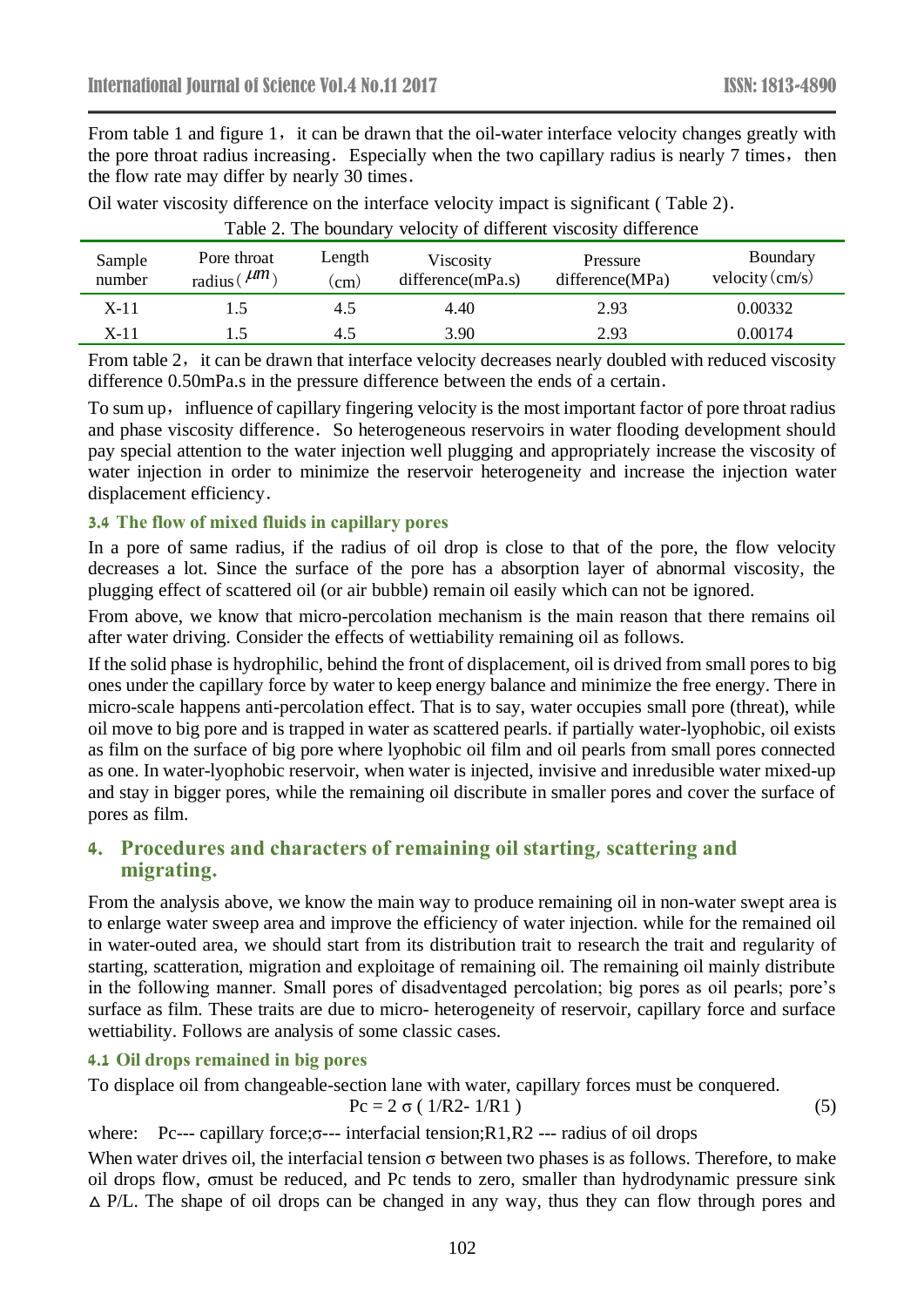throats. Emulsified big oil peark and scatter them into small oil drops or oil thread to pass through throats. After that, they remain and stuff the pores on the rear as big oil pearls.

Besides, based on the Bernoulli's equation.

forms. The size of the layer may as big as that of reservoir's pores.

$$
P2 - P1 = 2\sigma\cos\theta \times (1/ R2 - 1/R1) > \Delta P / L
$$
  
\n
$$
\sigma = 25 - 30 \text{ mN} / \text{m}
$$
 (6)

When liquid flows from big section to smaller ones, V increases, and pressure sink decreases. The lose of  $\triangle$  P/L increases. Oil intends to stay at throats and then forms remaining oil.

**4.2 Partial lyophobic surface, plenty of oil film remains on the solid surface after water driving**  The existence of partial lyophobic surface cause rock engage oil directly, which means that the active surface of oil is absorbed by the surface of rock,and then the absorbed layer between oil and rocks

### **4.3 Pores of H type**

When the tension on the boundary of water and oil  $\sigma = 25 \sim 30$  mN/m and oil flows in both vertical pores and horizontal ones, remaining oil forms easily. Capillary force and viscous force must be conquered to drive it out. When alkali-surfactant-polymer flooding adopted, σdecreases to 10-3 mN/m. Since the effect of  $\sigma$  is negligible, only viscous force must be conquered to make oil move compared with water driving. The remaining oil is likely to be drived out for the lower resistance.

#### **4.4 On the angle domain of pores**

On the angle domain of pores, because of it's disadvantaged flow line, water flows mainly along the direction where pressure gradient is the greatest. The spin will happen when angle domain is encountered , the oil can not flow with the flow of water in main flowing lane. Instead, they keep spining at the former place and then remain at the original place.

### **5. Conclusion**

In multi-layer heterogeneity reservoir, the character of each layer differs greatly. So does the water absorption capacity of each layer when water drive is adopted. The adsorption profile of injection well makes production well producing difficultly, and makes the formation pressure decreasing rapidly due to the energy loss underearth.

Under the action of injected water pressure, a part of oil can not be displaced due to viscosity resistance and capillary pressure. They are trapped in pores of rock and the recovery is affected.

It is quite important to discuss the profile control of injection well and water plugging of producing well, and research the mechanism of the remaining oil both existence and replacement to conquer the negative effects that the heterogeneity of reservoir exerts on the improvement of oil recovery.

By injecting water to oil layer to make up the void due to exploit, the conformance efficiency and oil displacement efficiency are raised a lot so as to enhance the oil recovery.

# **References**

- [1] Heiko Hillgartner,Wan Faisal Paino,Fahad Hadhrami, M., Integrated Reservoir Modeling for Water Flood Development in a Heterogeneously Fractured Carbonate Reservoir,North Oman, (2011),SPE-148380-MS.
- [2] J.Toth, T.Bodi, and P.Szucs, M., Determining Effective Fluid Saturation, Relative Permeability, Heterogeneity and Displacement Efficiency in Drainage Zones of Oil Wells Producing Under Waterdrive, (2010),SPE-140783-PA.
- [3] Z.J.Yin, G.Y.Lu, X.Zou, et al. Heterogeneity of non-marine reservoirs and its influences on recovery factor: take Gaoshangpu and Yonganzhen oil reservoirs in Jidong and shengli oilfields as examples.Oil & Gas Geology, Vol. 27(2006) No.1,p106-110,117.
- [4] H.L.Xu.Effect of Plane Heterogeneity on Herringbone Well Steam Stimulation.Henan Science, (2015) No.2,p261-264.